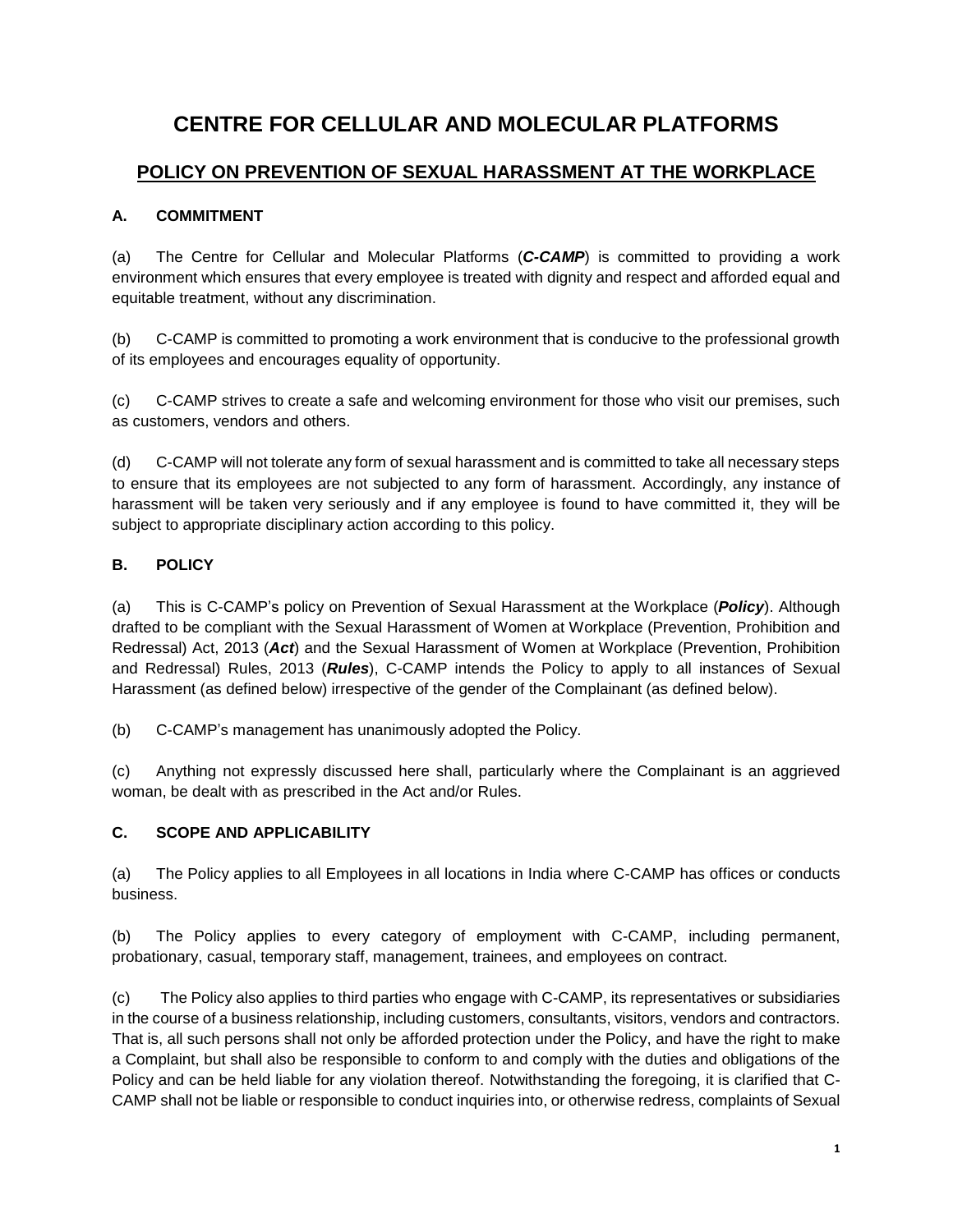Harassment where neither the Complainant/s nor the Respondent/s is an Employee of C-CAMP and the IC shall have the discretion to refuse to accept a complaint in such a case. In such cases, C-CAMP shall co-operate to the best of its ability with the internal committees of organisations who employ the Complainant/s and/or Respondent/s, or local committees, as the case may be, during their inquiry/ies.

## **D. DEFINITIONS**

(i) *Appellate Authority* shall have the meaning ascribed to it in paragraph (a)(i) of Section L.

(ii) *Complaint* means a complaint of Sexual Harassment at the Workplace, submitted to the IC in writing by the Complainant.

(iii) *Complainant* means any person, including an Employee, of any age or sex, who alleges to have been subjected to any act of Sexual Harassment at the Workplace by the Respondent.

(iv) *Employee* means a person employed by C-CAMP for any work, on regular, temporary, *ad hoc* or daily wage basis, either directly or through an agent, including a contractor, with or without the knowledge of the principal employer, whether for remuneration or not, or working on a voluntary basis or otherwise, whether the terms of employment are express or implied and includes a co-worker, a contract worker, probationer, trainee, apprentice, called by any other name.

(v) *IC* means the Internal Committee constituted by C-CAMP as set forth in Section E below.

(vi) *Implementing Authority* shall have the meaning ascribed to it in paragraph (c)(ii) of Section H.

(vii) *Respondent* means any person, including an Employee, against whom a Complaint has been made.

(viii) *Sexual Harassment* includes —

(i) unwelcome sexual behaviour (whether direct or implied) at the Workplace, such as physical contact and advances; or demand or request for sexual favours; or making sexually coloured remarks; or showing pornography; or any other unwelcome physical, verbal or non-verbal conduct of sexual nature.

(ii) The following circumstances, among other circumstances, if they occur or are present in relation to or connected with any act or behaviour of sexual harassment may amount to sexual Harassment at Workplace:

- 
- a. implied or explicit promise of preferential treatment in the Complainant's employment;
- or
- b. implied or explicit threat of detrimental treatment in the Complainant's employment; or
- c. implied or explicit threat about the Complainant's present or future employment status;
- or

d. interference with the Complainant's work or creating an intimidating or offensive or hostile work environment for the Complainant; or

e. humiliating treatment likely to affect the Complainant's health or safety.

## (ix) *Workplace* includes —

(i) C-CAMP's current location, from where activities, operations, and business are conducted, as well as all other offices or other premises where C-CAMP's activities are conducted.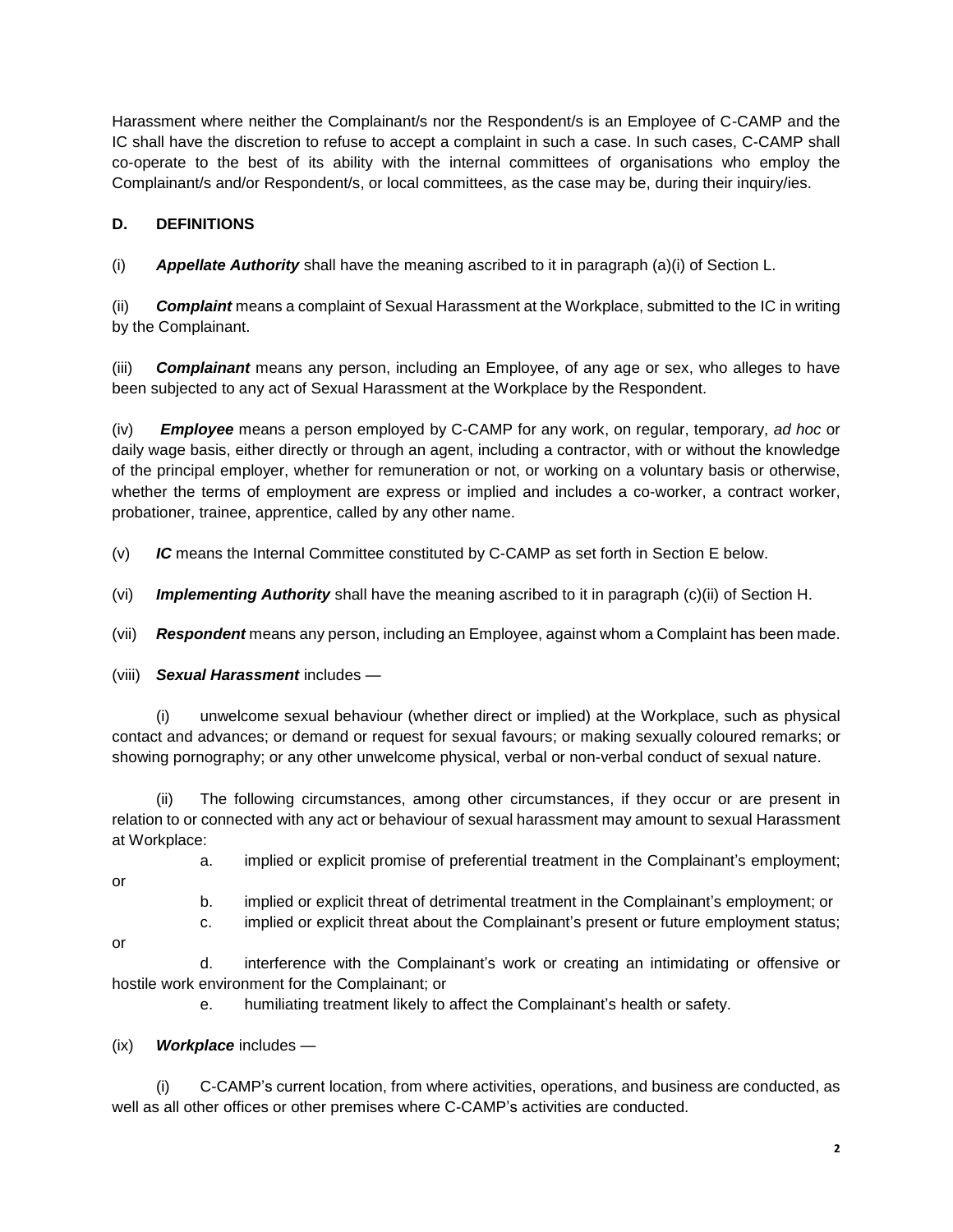(ii) Any place visited by an Employee, as a result of or during the course of employment, including transportation provided by C-CAMP for undertaking such journey, and social events sponsored by C-CAMP.

## **E. INTERNAL COMMITTEE (IC)**

(a) The IC shall comprise a minimum of 4 (four) members, with at least half of them being women.

(b) It shall consist of a woman employed at a senior level of C-CAMP as the *Presiding Officer*, at least 2 (two) members from amongst the Employees, and 1 (one) member from a non-governmental organisation or association committed to the cause of women or a person familiar with issues relating to sexual harassment, as the *External Member*.

(c) Each member to the IC shall be appointed for a term not exceeding 3 (three) years.

(d) The list of IC members is set out in **Appendix A**, attached to this Policy, and is subject to amendments from time to time. Any amendments to Appendix A shall be posted on the notice boards at C-CAMP's offices.

## **F. DUTIES OF C-CAMP**

C-CAMP shall:

(a) provide a safe working environment at the Workplace;

(b) display, on the notice boards at its offices, the order constituting the IC (with names of the IC members), as well as the penal consequences of sexual harassment;

(c) organise workshops and awareness programmes at regular intervals for sensitising the Employees with the provisions of the Act, Rules, and Policy, in consultation with the IC;

(d) organise orientation programmes for IC members;

(e) provide necessary facilities to the IC for dealing with the Complaint and conducting an inquiry;

(f) assist in securing the attendance of the Respondent and witnesses before the IC;

(g) make available such information to the IC as it may require with regard to the Complaint;

(h) provide assistance to the Complainant if the Complainant chooses to file a complaint in relation to the relevant offence under the Indian Penal Code or any other applicable law;

(i) initiate action against the Respondent, based on the IC's report and recommendations;

(j) cause to initiate action against the Respondent, under the Indian Penal Code or any other applicable law, or if the Complainant so desires, where the Respondent is not an Employee, in the Respondent's workplace;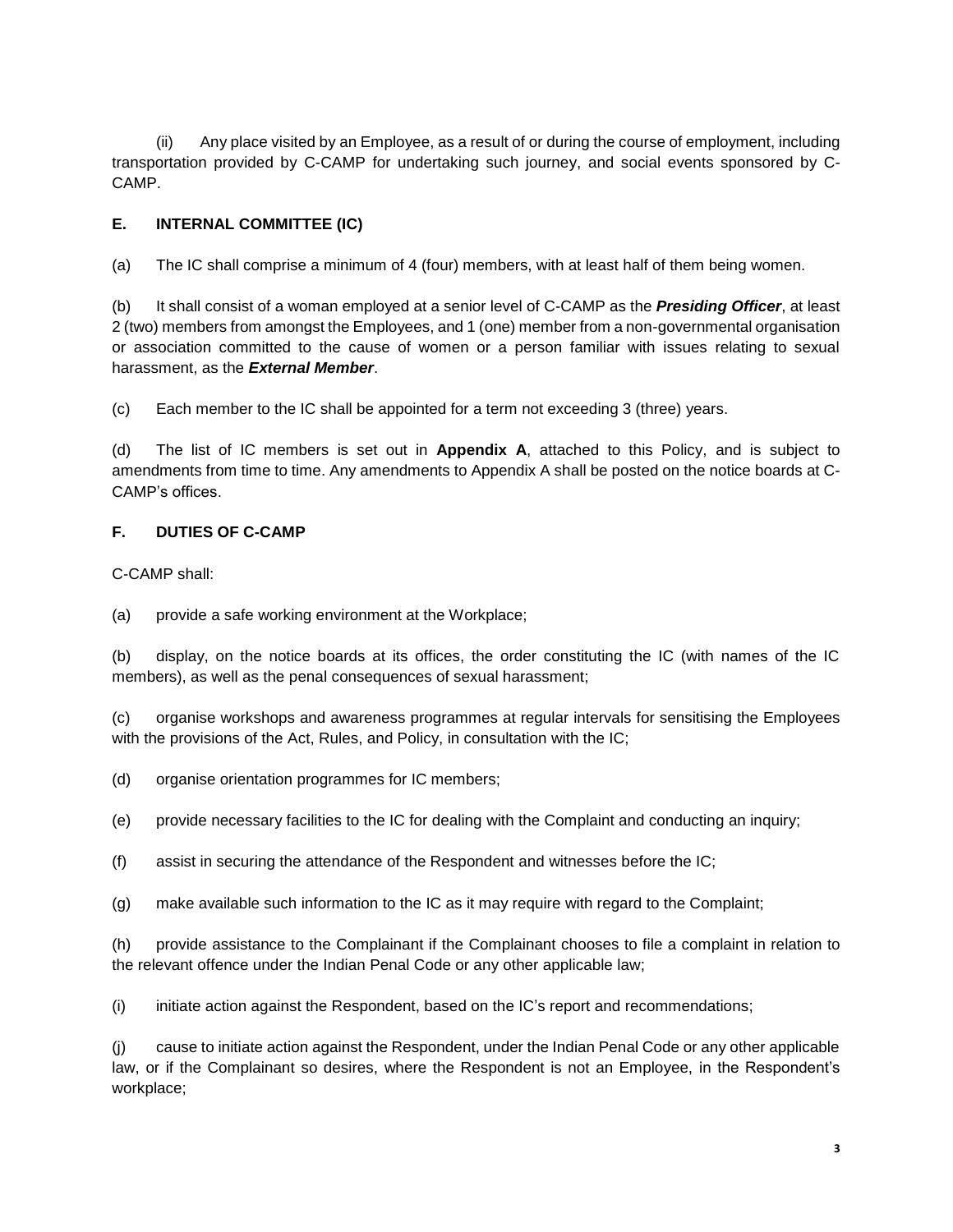(k) ensure that there is no retaliation against the Complainant or witnesses, whether by C-CAMP or by any other Employee of C-CAMP, in relation to the Complaint;

(l) treat Sexual Harassment as a misconduct under the service rules; and

(m) monitor the timely submission of reports by the IC.

#### **G. RESPONSIBILITIES OF EMPLOYEES**

(a) All Employees shall be under an obligation to strictly conform to the provisions of the Policy.

(b) All Employees shall have a personal responsibility to ensure that their behaviour is not contrary to the Policy.

(c) C-CAMP trusts that no vindictive or malicious complaint of Sexual Harassment shall be made, and Employees are hereby made aware that a Complainant who is proved, upon inquiry by the IC in accordance with the procedure prescribe in Section I below, to have filed the Complaint maliciously may be subject to action in accordance with the provisions of the service rules applicable to the Complainant or if no such service rules exist, legal action by C-CAMP.

#### **H. REDRESSAL MECHANISM**

#### (a) Complaint:

The Complainant may submit a Complaint to the IC, within a period of 3 (three) months from the date of the incident and in case of a series of incidents, within a period of 3 (three) months from the date of the last incident. Provided that where such Complaint cannot be made in writing, the IC shall render all reasonable assistance to the Complainant for making the Complaint in writing.

(ii) If the IC is satisfied that there were circumstances which prevented the Complainant from filing a Complaint within the period mentioned in paragraph (i) above, then the IC may extend the time limit. However, the extension shall not exceed 3 (three) months. The reasons for extension of time limit shall be recorded in writing.

(iii) Where the Complainant is unable to make a Complaint on account of:

a. Complainant's physical incapacity, a Complaint may be filed by Complainant's relative or friend; co-worker; an officer of the National Commission for Women or State Women's Commission; or any person who has knowledge of the incident, with the written consent of the Complainant.

b. Complainant's mental incapacity, a Complaint may be filed by the Complainant's: relative or friend; a special educator; a qualified psychiatrist; the guardian or authority under whose care he/she is receiving treatment or care; or any person who has knowledge of the incident jointly with the Complainant' s relative or friend or a special educator or qualified psychiatrist or psychologist or guardian or authority under whose care the Complainant is receiving treatment or care.

c. Any other reason, a Complaint may be filed by any person who has knowledge of the incident, with the Complainant's written consent.

d. Where the Complainant is dead, a Complaint may be filed by any person who has knowledge of the incident, with the written consent of the Complainant's legal heir.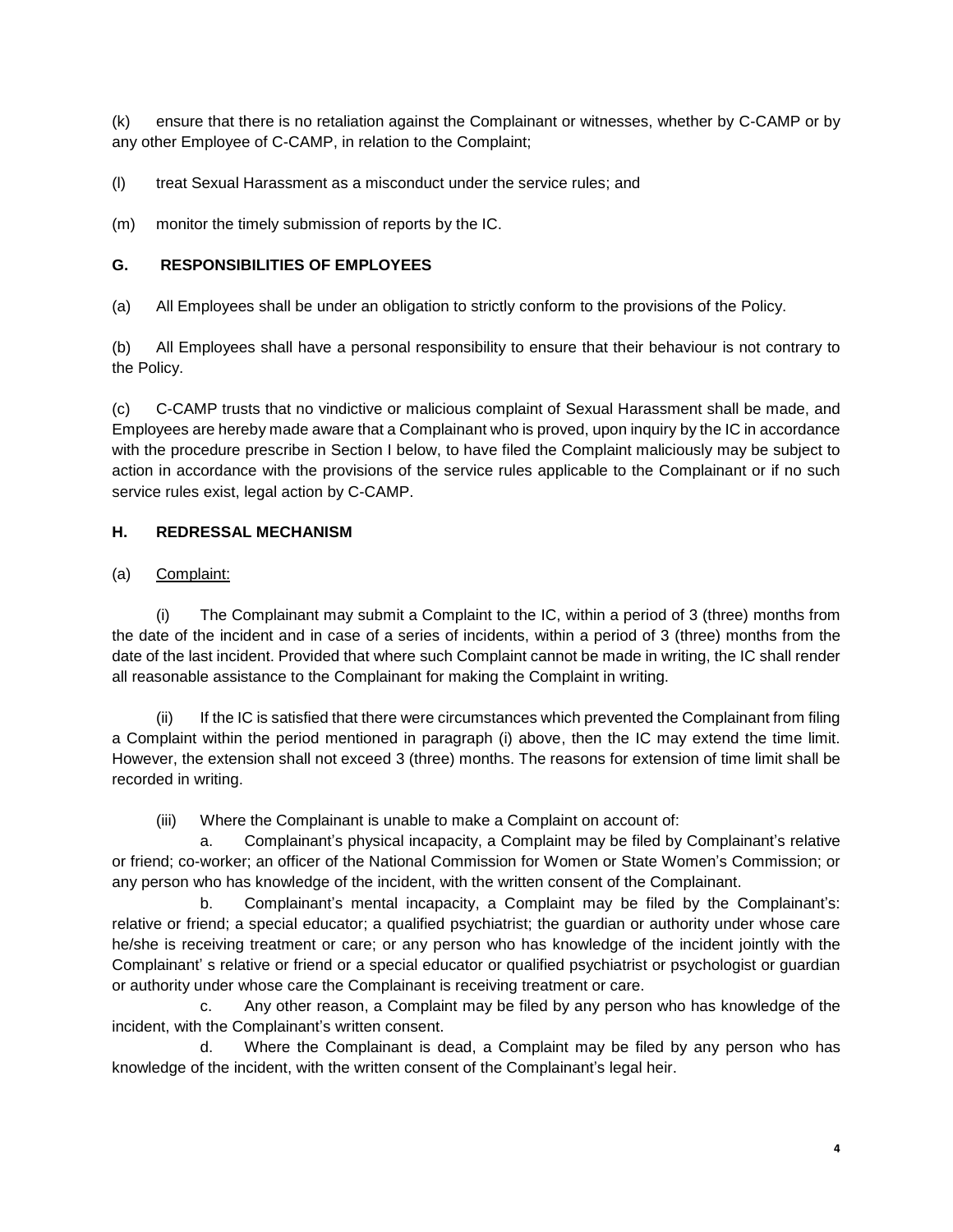(iv) At the time of filing the Complaint, the Complainant shall submit 3 (three) copies of the Complaint along with the supporting documents and the names and addresses of the witnesses (if any) to the IC.

(v) On receipt of the Complaint, the IC shall send one of the copies received from the Complainant to the Respondent within 7 (seven) working days.

(vi) It is clarified that the IC may, at its discretion, refuse to accept a Complaint where neither the Complainant/s nor the Respondent/s is an Employee of C-CAMP. The decision of the IC shall be recorded in writing, along with reasons.

(b) Response: The Respondent shall file their reply to the Complaint along with their list of documents and names and addresses of witnesses, within 10 (ten) working days from the date of receipt of documents by the Respondent.

#### (c) Conciliation and Settlement:

(i) Once a Complaint is received, the IC may, at the request of the Complainant, take steps to settle the matter between the Complainant and the Respondent through conciliation. Provided however that monetary settlement shall not be a basis of conciliation.

(ii) Once the settlement is arrived at, the IC shall record the settlement arrived at and forward the same to the implementing authority designated by C-CAMP's management in writing and notified to Employees (*Implementing Authority*) to take action (if any) as specified in the recommendation.

(iii) The IC shall provide copies of the settlement to the Complainant and the Respondent. Where a settlement is arrived at, no further inquiry shall be conducted by the IC and the conciliation process shall be deemed to be completed. However, if the Complainant informs the IC that any term or condition of the settlement arrived at has not been complied with by the Respondent, the IC shall proceed to make an inquiry into the Complaint or forward the Complaint to the police.

(iv) In case a settlement is not arrived at or there is a failure of conciliation, the IC shall proceed to make inquiry into the Complaint, as set out in Section I below.

## **I. INQUIRY PROCEDURE, REPORT AND RECOMMENDATIONS**

(a) A minimum of 3 (three) members of the IC, including the Presiding Officer and the External Member, shall always be present, in person or through telephone or video-conferencing, at the time of conducting the inquiry.

(b) During the pendency of inquiry, the IC may recommend to the Implementing Authority to provide such relief to the Complainant as requested by the Complainant in writing, for (i) transfer (of Complainant or Respondent), (ii) leave up to a period of 3 (three) months, in addition to any leave to which the Complainant is otherwise entitled, (iii) and/or a change in the reporting structure, to ensure that the Respondent is restrained from supervising or reporting on the Complainant's work performance. The Implementing Authority shall implement such recommendation/s, and send a report of implementation to the IC.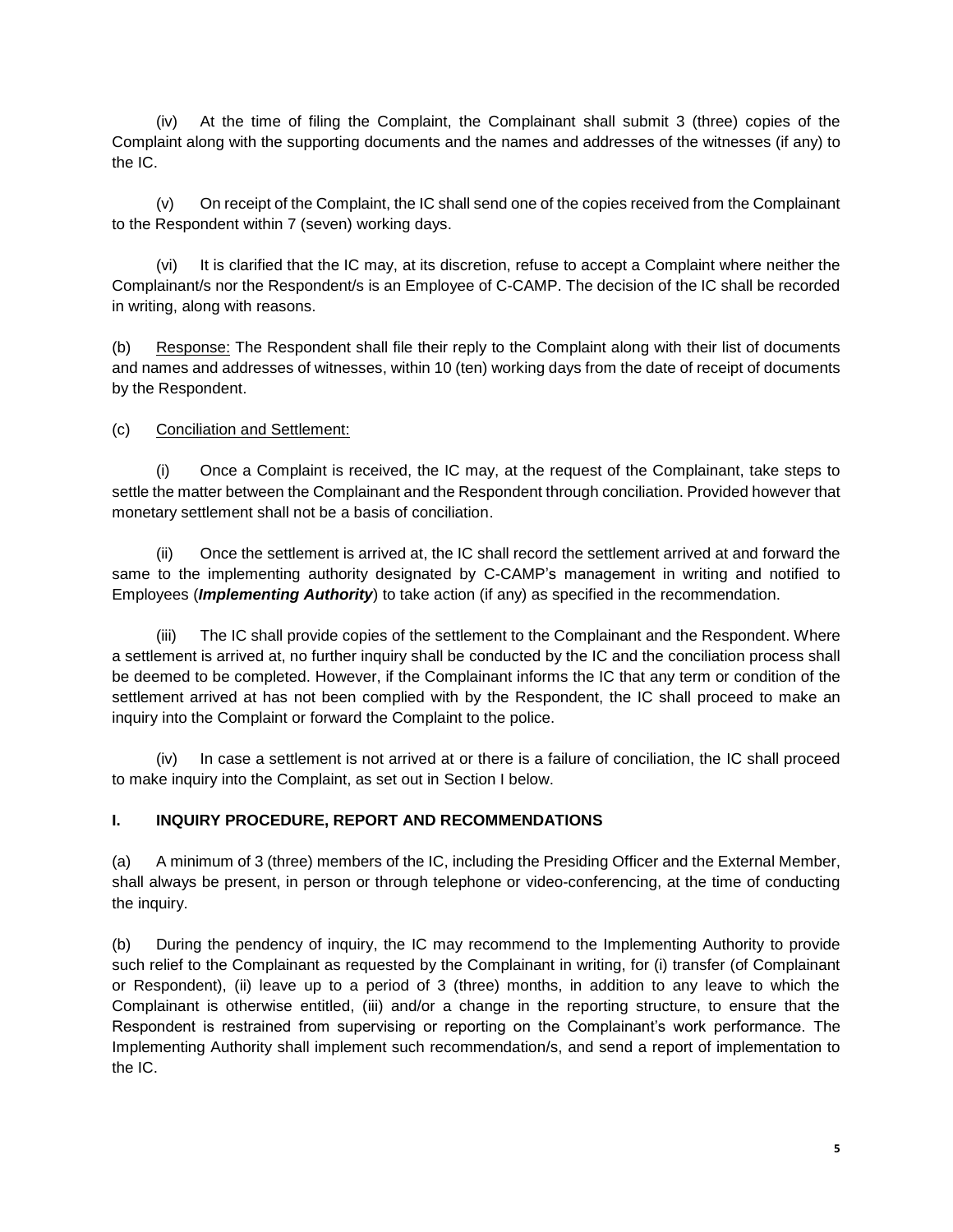(c) It is clarified that the leave granted to the Complainant under paragraph (b)(ii) above shall be treated as special leave, and shall not be debited against their leave account in accordance with C-CAMP's leave rules.

(d) The IC shall conduct the inquiry into the Complaint in accordance to the principles of natural justice. The IC shall act fairly at all times, and parties shall be given an opportunity of being heard.

(e) Without prejudice to the generality of the foregoing, the IC shall have the discretion to allow the Respondent to cross-examine the Complainant, and vice versa, and for the Complainant and Respondent to cross-examine any of the witnesses. However, cross-examination questions must be given in writing to the IC prior to cross examination, and IC shall decide on which ones may be asked, based on relevance to the Complaint and allegations. The IC shall also have the discretion to decide whether the crossexamination shall be conducted directly, or through the IC, particularly in cases where the identity of witnesses is sought to be undisclosed or confidential. It is clarified that questions asked or sought to be asked during cross-examination, particularly to the Complainant and their witness/es, shall be within the limits of decency, without being embarrassing, intimidating or humiliating.

(f) During the inquiry, if the Respondent or the Complainant fails to present themselves for 3 (three) consecutive hearings convened by the Presiding Officer, the IC shall have the right to terminate the inquiry proceedings or make an *ex parte* order regarding the Complaint. The IC however shall not terminate or pass an *ex parte* order unless an advance written notice of 15 (fifteen) days is given to the party/ies concerned.

(g) The parties shall not be allowed to bring any legal practitioner to represent them in their case in any stage of the inquiry proceedings before the IC.

(h) The standard of proof applied during the inquiry shall preponderance of evidence, or balance of probabilities.

(i) The inquiry shall be completed within a period of 90 (ninety) days.

(j) The IC shall provide a report of its findings to the Implementing Authority within a period of 10 (ten) days from the date of completion of the inquiry and the report shall be made available to the concerned parties, including the Complainant and the Respondent, to enable them to make representation against the findings.

(k) Where the IC concludes that the allegation against the Respondent is proved, it shall recommend to the Implementing Authority to grant such relief to the Complainant as detailed in Section J below. Where the IC comes to a conclusion that the allegation against the Respondent is not proved, it shall recommend to the Implementing Authority that no action shall be taken in the matter against the Respondent.

(l) The Implementing Authority shall act upon the recommendation within 60 (sixty) days of the receipt of the recommendation.

## **J. PUNISHMENT AND PENALTY**

(a) Proven Allegation of Sexual Harassment: Where the IC comes to a conclusion that the allegation against the Respondent has been proved, it shall recommend to the Implementing Authority to do any one or more of the following: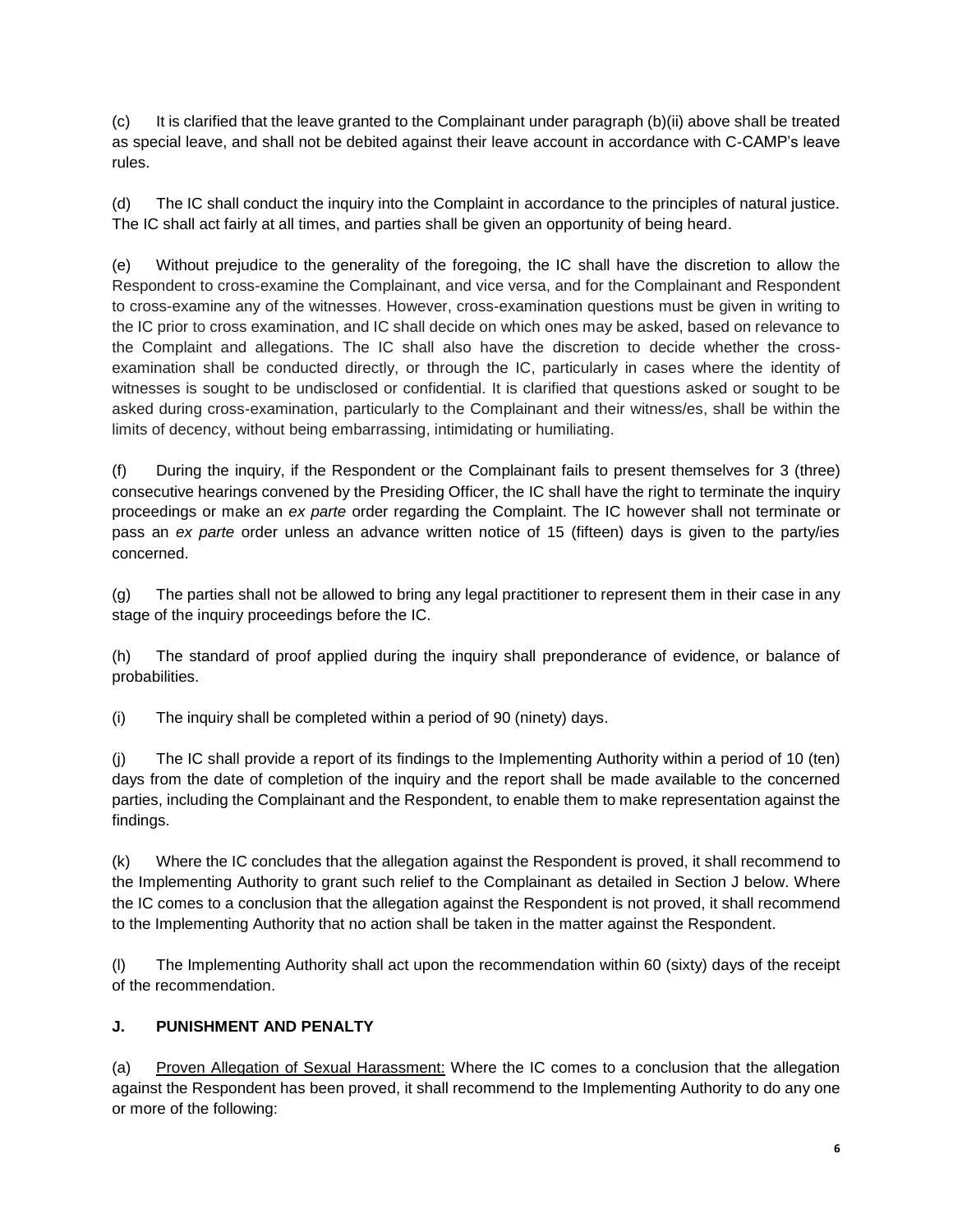- (i) Take any action, including:
	- a. written apology;
	- b. warning;
	- c. reprimand or censure;
	- d. withholding of promotion;
	- e. withholding of pay rise or increments;
	- f. terminating the Respondent from service;
	- g. undergoing counselling;
	- h. conducting community service.

(ii) Deduct from the salary or wages of the Respondent such sum as it may consider appropriate to be paid to the Complainant or their legal heirs, as it may determine, having regard to:

- a. the mental trauma, pain, suffering and emotional distress caused to the Complainant;
- b. the loss in career opportunity due to the incident of sexual harassment;
- c. medical expenses incurred by the Complainant towards physical and/or psychiatric

treatment;

- d. the income and financial stability of the Respondent; and
- e. feasibility of such payment in lump sum or in instalments.

Provided that if the Implementing Authority is unable to make such deduction from the salary of the Respondent due to the Respondent's absence from duty or cessation of employment with C-CAMP, it may direct the Respondent to pay the sum of compensation directly to the Complainant. Further, if the Respondent fails to pay such sum to the Complainant, the IC may forward the order for recovery of the sum as an arrear of land revenue to the concerned District Officer.

- (iii) Take any other action other than the above mentioned, as the Implementing Authority deems fit.
- (b) False and/or Malicious Complaint; False or Misleading Evidence:
	- (i) Where the IC comes to a conclusion that:

a. the Complainant or any other person making the Complaint has made a Complaint knowing it to be false; or

b. the allegation against the Respondent is malicious;

c. the Complainant or any other person making the Complaint has produced any forged or misleading document; or

d. any witness has given false evidence or produced or a forged or misleading document, the IC may recommend that the Implementing Authority take appropriate action against the Complainant or the person who has made the Complaint or witness, including ordering a written apology, warning, reprimand or censure, withholding of promotion, withholding of pay rise or increments, termination of employment of the witness, undergoing a counselling session or carrying out community service.

(ii) However, a mere inability to substantiate the Complaint or provide adequate proof need not attract action against the Complainant, and the malicious intent on part of the Complainant shall be established after conducting an inquiry into the Complaint, and before recommending any action.

## **K. CONFIDENTIALITY**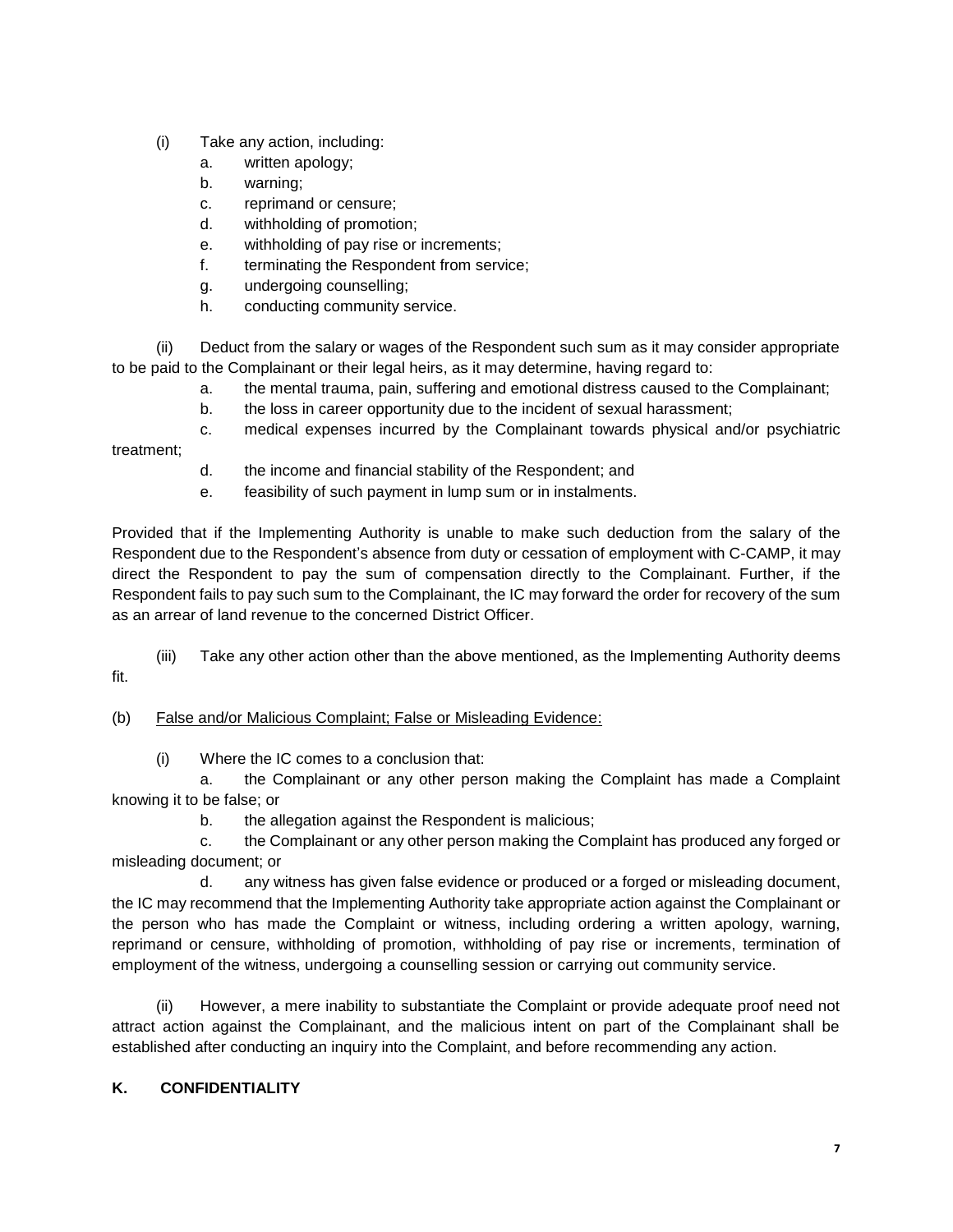(a) Notwithstanding anything contained in the Right to Information Act, 2005, the contents of the Complaint, the identity and addresses of the Complainant, Respondent and/or witnesses, any information relating to conciliation and inquiry proceedings, recommendations of the IC and the action taken by the Implementing Authority, and/or C-CAMP's management shall be confidential. They shall not be published, communicated, or made known to the public, press or media in any manner.

(b) Any person who violates the above shall be penalised by levying such amount as may be prescribed in the Act and/or Rules, in addition to taking action against the person in accordance with C-CAMP's policy on non-disclosure of confidential information.

## **L. APPEAL**

(a) Where the Complainant is an aggrieved woman, any person aggrieved by any of IC's recommendations, or non-implementation of such recommendations, shall have the option to:

(i) appeal to the Chief Executive Officer (CEO) of C-CAMP or such officer of C-CAMP as may be designated by the CEO in writing and notified to all employees (*Appellate Authority*), as provided in paragraph (c) below, or

(ii) appeal directly to the appellate authority prescribed by the Act, as applicable to C-CAMP and its employees, within a period of 90 (ninety) days from the date of the IC's recommendation.

(b) Where the Complainant is *not* an aggrieved woman, any person aggrieved by the recommendations of the IC or non-implementation of such recommendations, shall appeal to the Appellate Authority as provided in paragraph (c) below.

(c) In case of appeal to the Appellate Authority, the notice of such appeal must be provided to the opposing party and the IC within 30 (thirty) working days of the date of IC's report. Written materials, if any, by both sides must be provided to the Appellate Authority within 15 (fifteen) working days of such notice, and a hearing on the matter attended by the Complainant, Respondent, IC, and the Appellate Authority shall be held within 30 (thirty) working days of receipt of the written materials. The Appellate Authority shall render a written decision on the appeal within 30 (thirty) working days after the date of such hearing.

(d) Any person aggrieved by the Appellate Authority's written decision may appeal directly to the appellate authority prescribed by the Act (as applicable to C-CAMP and its employees), within a period of 90 (ninety) days from the Appellate Authority's written decision.

## **M. AMENDMENTS**

The Policy may be revised by C-CAMP in its sole discretion. Modified versions of the Policy shall become binding on the Employees upon notification.